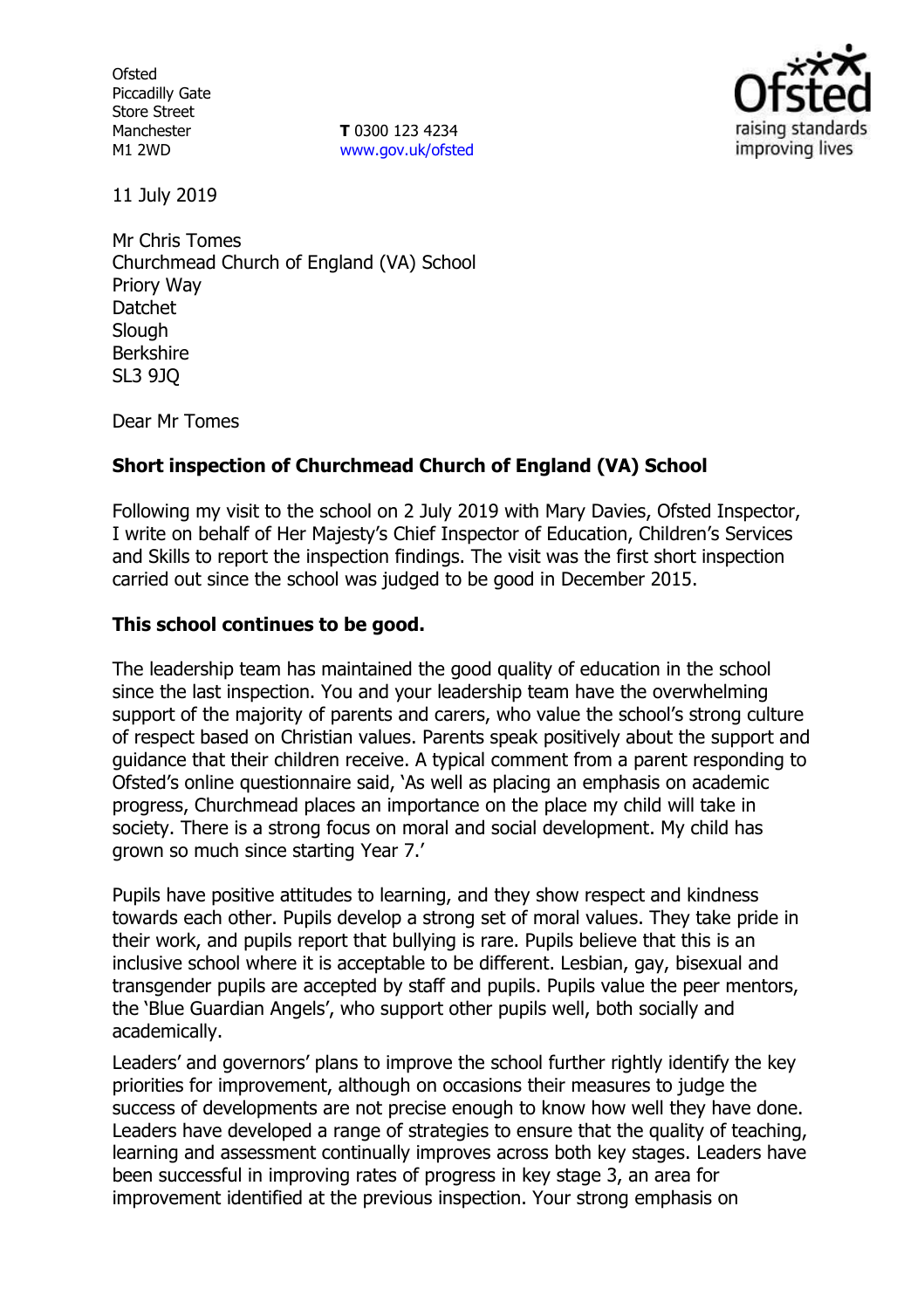

improving pupils' literacy and their use of key subject vocabulary has been particularly successful in key stage 3. Consequently, pupils achieve broadly average, in line with other pupils nationally, in their GCSE examinations.

Leaders recognise that not all subjects are equally strong. Leaders have improved the rates of progress made by pupils, particularly in mathematics, since the previous inspection. In geography pupils continue to make strong progress. They use previous learning to solve increasingly complex problems. In these subjects teachers' questioning of pupils is planned and targeted well. Pupils' responses are more developed than previously and their understanding is deepening. Pupils with special educational needs and/or disabilities (SEND) are supported well in the classroom and they make effective progress from their starting points.

Leaders know the school's strengths and areas for improvement well. Consequently, they are able to support teachers effectively to improve the quality of their teaching. Subject leaders value the opportunities to share good practice on a regular basis with a strong focus on effective teaching strategies. The overwhelming majority of teachers feel well supported and value the professional development opportunities.

Leaders have been effective in reducing the number of fixed-term exclusions, an area for improvement identified in the previous inspection report. Furthermore, incidents of poor behaviour continue to decline. Pupils now behave well both in and out of classrooms.

## **Safeguarding is effective.**

The leadership team has ensured that all safeguarding arrangements are fit for purpose. Leaders ensure that all staff and governors are suitably trained and that they are aware of their responsibilities. The link governor for safeguarding routinely checks safeguarding arrangements to ensure that they are compliant. Parents are largely positive about the school, and the vast majority state that their children are happy and safe. Pupils feel safe and know how to keep themselves safe. They are confident there is an adult who they feel able to speak with if they have any concerns. Pupils have a strong understanding of how to stay safe including when online. Pupils reported that bullying is very infrequent, but that staff deal with it effectively when it occurs.

### **Inspection findings**

- During this inspection, we looked closely at specific aspects of the school's provision, including: the effectiveness of safeguarding arrangements; how well leaders ensure that more pupils take subjects included in the English Baccalaureate; how well teachers are improving learning in mathematics and science; and how leaders are improving outcomes for disadvantaged pupils.
- $\blacksquare$  Leaders have reviewed the curriculum offer so that more pupils are now taking the subjects that make up the English Baccalaureate. Leaders ensure that pupils have clear and effective careers education and guidance. Pupils are well informed to make their GCSE examination choices. As a result, more pupils are following a broad curriculum. The number of pupils taking languages, geography and history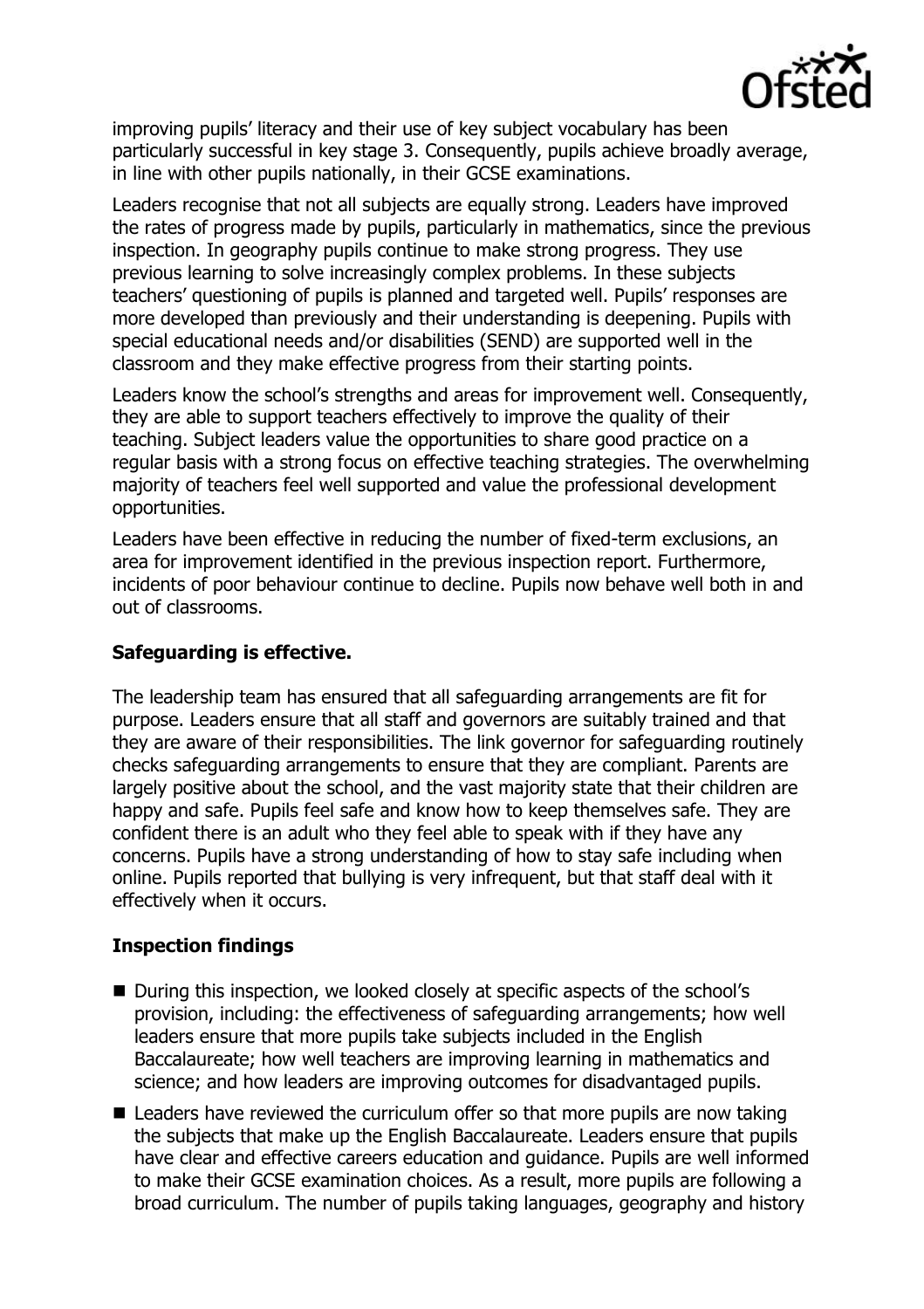

has increased. Pupils are pleased that an additional language, Spanish, is now taught and provides greater choice than previously.

- Leaders, ably supported by subject leaders, have improved teaching and learning. As a result, standards have risen across most subjects. Teachers are more skilled at challenging pupils with insightful questioning, especially in mathematics, to improve pupils' understanding. Teachers' effective feedback supports pupils well to improve their work in mathematics. In science, too many variations in the quality of teaching still exist. Pupils do not always organise their workbooks well enough, so they do not have a valuable resource to learn from. Leaders recognise that further support of teachers is required to ensure that pupils improve even further in science.
- The school is inclusive and leaders are committed to reducing the differences in the outcomes between disadvantaged and non-disadvantaged pupils. Disadvantaged pupils now make better rates of progress than previously. Teachers use an agreed range of strategies that are having a clear impact on improving the progress of disadvantaged pupils to be more closely in line with that of their peers. Leaders have implemented strategies to ensure that disadvantaged pupils participate in the wider life of the school. However, leaders' monitoring and evaluation of how well disadvantaged pupils are doing is not yet embedded and needs to be more precise. Leaders recognise that disadvantaged pupils do not yet make as much progress as other pupils nationally.

### **Next steps for the school**

Leaders and those responsible for governance should ensure that:

- $\blacksquare$  the quality of teaching and learning across the curriculum is consistently good
- $\blacksquare$  their evaluation of how well disadvantaged pupils are learning is more precise so that these pupils make similar rates of progress to that of other pupils nationally.

I am copying this letter to the chair of the governing body, the director of education for the Diocese of Oxford, the regional schools commissioner and the director of children's services for Windsor and Maidenhead. This letter will be published on the Ofsted website.

Yours sincerely

Christopher Lee **Ofsted Inspector**

### **Information about the inspection**

Inspectors met with you, your senior team, subject leaders, the chair of the governing body and four other governors. They observed learning in classes, jointly with senior leaders. Inspectors scrutinised pupils' work in lessons and reviewed a